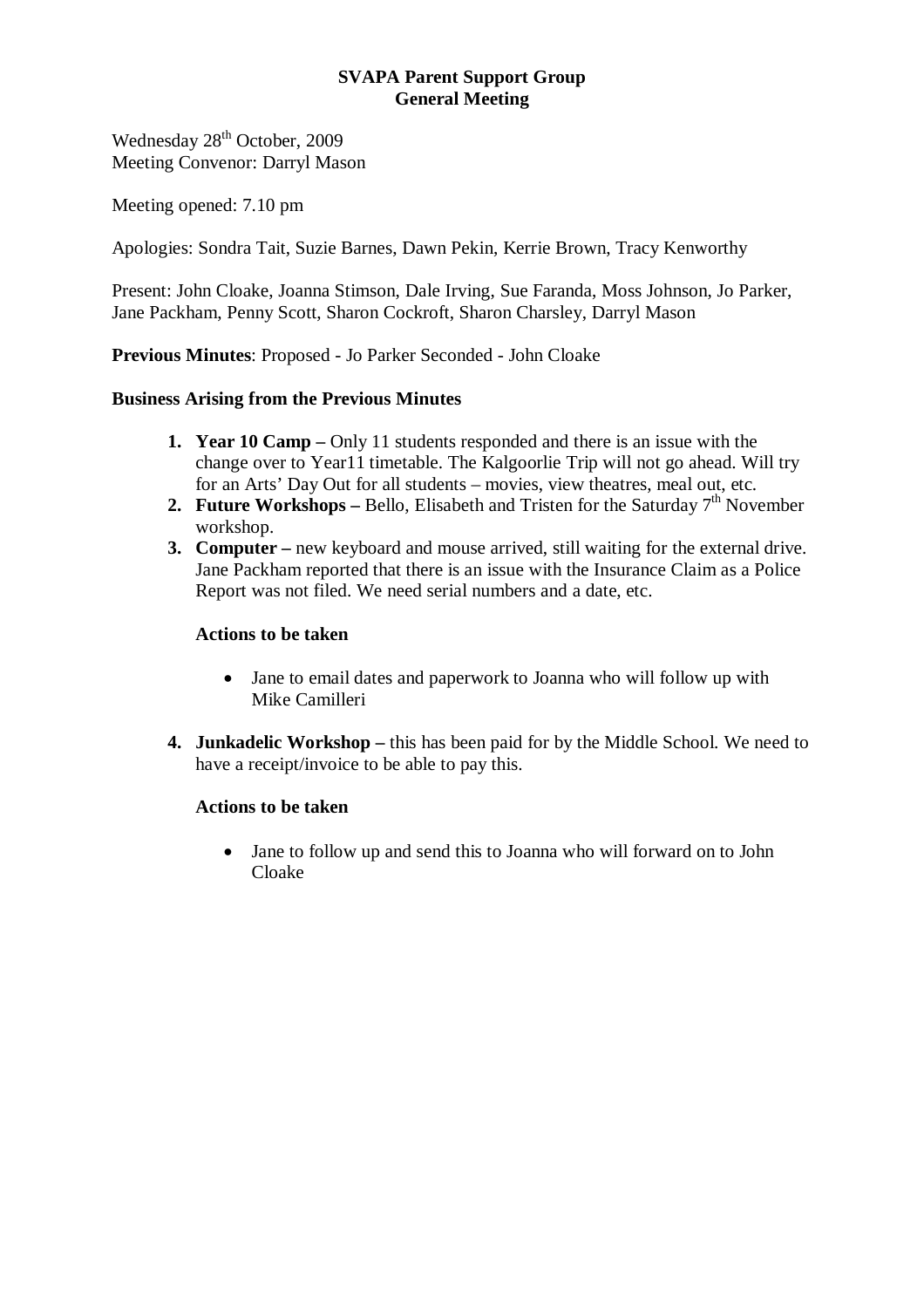#### **Dale Irving's Report**

- 1. **Year 12 Awards** Many recipients were ex-SVAPA students
- 2. **Saturday 7th November Workshop** Bello, Elisabeth and Tristen are to run this. Will cover film, performing and visual arts. This will be good for the Year 9 Production of "The Odyssey".
	- **Motion** to pay  $3 \times 5$ hrs @  $$100/hr = $1,500$ , and to pay Craig Wallace-Gibb as a technician 5hrs  $@$50/hr = $250$

Total of \$1750 for the Workshop – Penny Scott

Seconded – Sue Faranda Passed – unanimously

- 3. **Year 10 Kalgoorlie Trip** has been cancelled due to lack of numbers. Plans for a Arts Day Out Trip for all of the students instead.
	- **Motion** to fund this outing Joanna

Seconded – Sharon Passed – unanimously

- 4. Awesome Arts Festival for the Year 8s
	- **Motion** Cost 32 students  $\omega$  \$20 + \$242 bus hire = \$882 to pay for these costs – John Cloake

Seconded **–** Moss Passed – unanimously

5. **SVAPA Project for 2010** – One of the mentors will be Bello Benischauer. Cat Hope form ECU is helping to get mentors for the project. Suggestions are – Chrissie Parrott, Jonathon Mustard. Funding for the extra Artist – in –Residence with the other schools did not get accepted. Idea now is to approach BHPBilliton for funding similar to the Science/Engineering funding which is held with Port Hedland High School. Would fit in with the Science/Arts collaborative project idea. Could have Arts students from Port Hedland come down to MLSHS with some visits to PICA and Awesome Arts Festival. Ian Johnston is approaching BHPBilliton.

**Year 10 Camp for 2010** – a suggestion for Term 1 or 2 to fit in with their Arts Project. This could become something to look forward to – maybe even go to Port Hedland? Have it a known part of the Year 10 project.

6. **SVAPA Trip to UK for 2011** – plans are underway.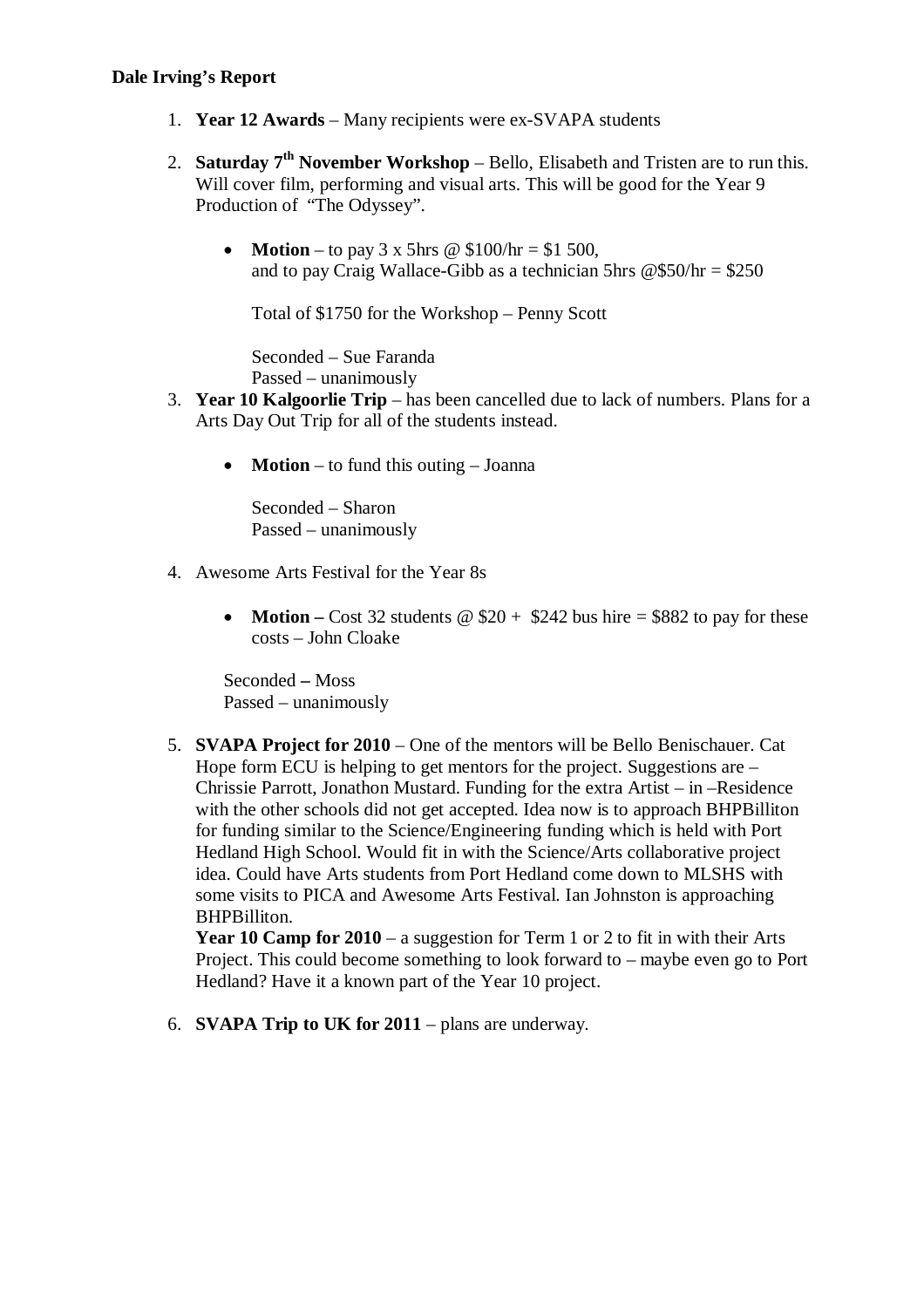## **Treasurer's Report**: John Cloake

Balance \$ 15 861

Difficulties in finding out what the fees for the Art Auction are from the Bank.

There has been a change in the amount per hour to pay the accompanist for the SVAPA choir.

• **Motion** - To pay the Pianist at \$40 per session and for rehearsals and concerts for next year up to \$1600 – Jo Parker

Seconded – Penny Scott Passed – unanimously

#### **Actions to be taken**

Dale will chase up dates for the Pianist for payments for 2009.

## **2. General Business**

1. **Saturday Workshop** – Lunch to be paid by the Committee. Parent volunteers will prepare the lunch. Students to bring morning tea to share. Sharon, Moss, Kerrie and Darryl to help so far.

Motion – To purchase 5 sets of tongs to put in the Supper boxes for lunch preparation – Joanna

Seconded – Sue F Passed – Unanimously

### **Actions to be taken**

Dale and Natalie will buy supplies. Joanna to purchase the tongs.

2. **Year 9 Production** – "The Odyssey" performances will be held on Thursday the  $10<sup>th</sup>$  and Friday the  $11<sup>th</sup>$  of November in the Tricycle Theatre. Hope to have a matinee for local Primary Schools. Supper will be provided for the Evening Performances. Just the Supper Box on the Thursday and get the students to bring a plate to share on the Friday night.

#### **Actions to be taken**

Will need a few parents to help on the Thursday and Friday night with the Suppers. Penny, Sue, Jo P, Joanna so far.

**3. Welcome Night for 2010 Year 8 Parents** –To be held on Tuesday 17<sup>th</sup> November at 7pm in the Tricycle Theatre